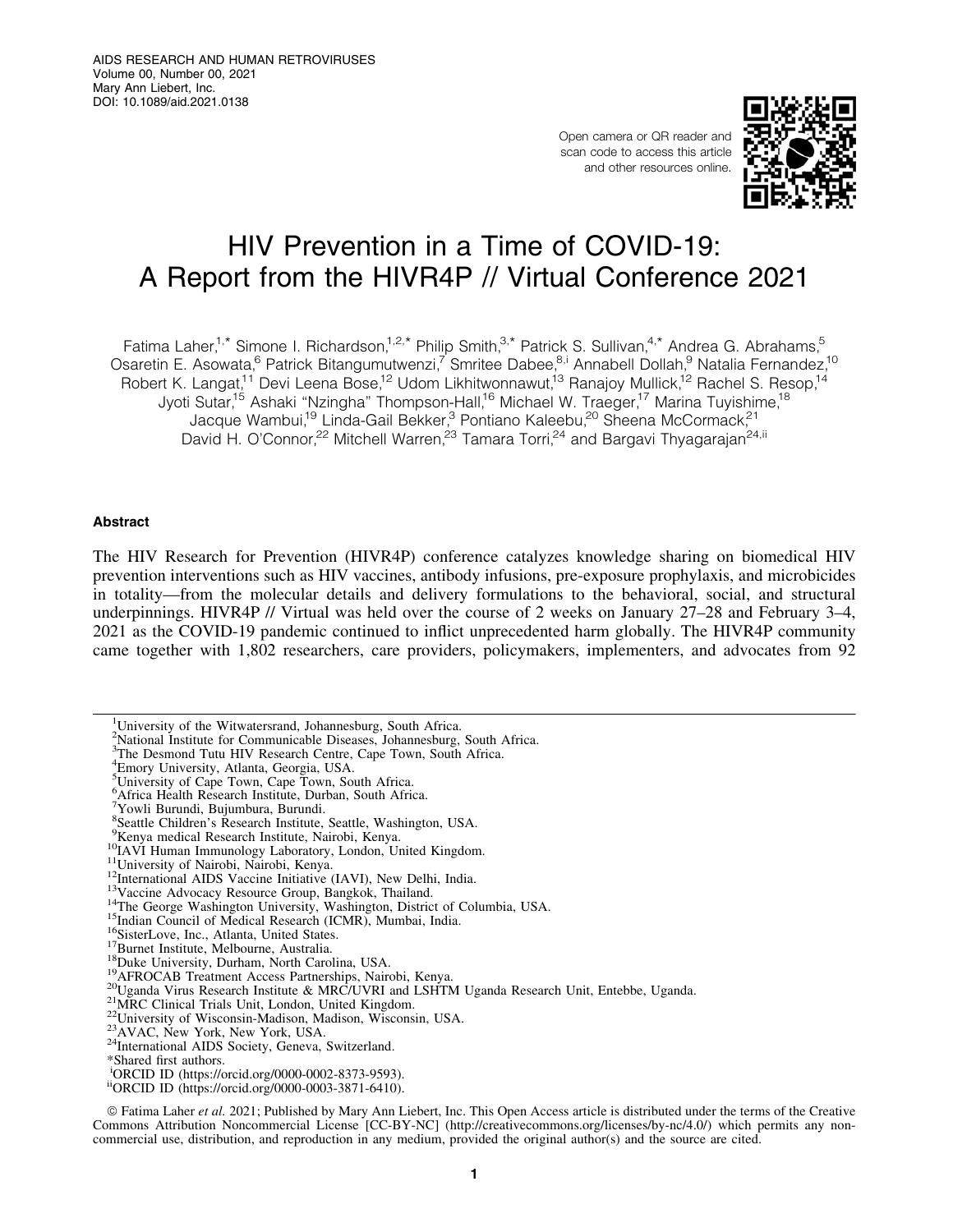countries whose expertise spanned the breadth of the HIV prevention pipeline from preclinical to implementation. The program included 113 oral and 266 poster presentations. This article presents a brief summary of the conference highlights. Complete abstracts, webcasts, and daily rapporteur summaries may be found on the conference website [\(https://www.hivr4p.org/\)](https://www.hivr4p.org/).

Keywords: HIV, HIVR4P, vaccine, antiretrovirals, microbicides, PrEP, South Africa, prevention, clinical trials, broadly neutralizing antibodies (bNAbs), TaSP

# Introduction

THE HIV RESEARCH for Prevention (HIVR4P) 2020<br>
conference was planned, fittingly, to occur in the country with the highest number of new HIV infections each year, South Africa.<sup>1</sup> In August 2020, amidst a new pandemic, the International AIDS Society announced that HIVR4P would, for the first time, be postponed and conducted virtually. By the time HIVR4P // Virtual conference began at the end of January 2021, COVID-19 had infected  $\sim$  100 million people ( $\sim$  1% of all humans) in its first year.<sup>2</sup> This is in stark contrast to the slow burning pandemic of HIV with 76 million people infected in four decades.<sup>3</sup> Because many pioneering investigators in HIV were simultaneously on the frontlines of the COVID-19 pandemic, the conference, for the first time, introduced an opportunity to discuss another pandemic.

The quick successes of the COVID-19 response were certainly aided by the platforms developed for HIV, and will in turn likely lead to learnings in HIV vaccine development. The HIV and COVID-19 syndemics will also undoubtedly impact the trajectory of both diseases over the next decade. The HIV prevention research community brought HIVR4P // Virtual to their homes and workplaces across different time zones. Survey results from conference delegates suggest that HIVR4P // Virtual may have been especially successful in broadening access to the conference among African researchers, implementers, and community advocates. In this article, we present the prominent ideas that emerged. Despite the challenges that were a feature of 2020, HIV research innovation, interventions, and implementations did not disappoint.

## Vaccines and Antibody Infusions: Trials, Triumphs, and Tribulations

# Decades of HIV vaccine research contributed to the prompt and adept development of COVID-19 vaccines

Multidisciplinary HIV vaccine research paved the way for the COVID-19 vaccine endeavor in at least two important ways. The first contribution is that existing expertise gained from the HIV field in structure-based reverse vaccine design $4$  was galvanized into designing the stable prefusion spike immunogen used in the COVID-19 vaccines. Structure-based reverse vaccine design uses X-ray crystallography, which measures the angles and intensities of X-ray beams diffracted off of crystallized viral envelope spike when it is bound to an antibody derived from an infected person, to determine the structure. Once the binding site of the antibody is known, a complementary viral antigen is reverse engineered to serve as the basis of vaccine candidates.

Structure-based reverse vaccine design succeeded immediately to produce effective COVID-19 vaccines [Presentation PL01.01; Supplementary Table S1]. However, it has not yet delivered a highly effective vaccine against HIV, an infection with considerably more complicated challenges. Unlike COVID-19, antibodies elicited by HIV vaccines have not yielded protection in most human efficacy trials except for the partial and waning protection observed in the modified-intention-to-treat analysis of RV144.<sup>5</sup> The second contribution is that existing infrastructure and expertise at the HIV trial networks and the global HIV clinical trial sites allowed for COVID-19 vaccines to be tested with proficiency in clinical trials [Presentation PL01.01].

# Infusions of VRC01 monoclonal broadly neutralizing antibody did not prevent HIV infection overall in the Antibody-Mediated Prevention trials, but viral sensitivity to VRC01 determined its protection efficacy

In natural HIV infection, antibodies that can disable most HIV strains (broadly neutralizing antibodies, bNAbs) develop after a couple of years in a minority of individuals.<sup>6</sup> The Antibody-Mediated Prevention (AMP) trials intravenously infused HIV-uninfected volunteers every 2 months with bioengineered copies of VRC01, an antibody that had been isolated in 2009 from a slow-progressing HIV-infected individual [Presentation RT03.01]. In preclinical studies, VRC01 demonstrated 70%–90% neutralization breadth measured against a panel of viruses in the laboratory [Presentation RT03.04].

Retention in AMP was  $\sim$ 96% for infusion visits, and participants stated a good trial experience [Presentation RT03.02]. AMP has been designed primarily to address the main question of whether a lower and higher dose of VRC01 monoclonal antibody can prevent HIV infection in diverse human and viral populations [Presentation RT03.03].

VRC01 proved safe and tolerable, but overall did not have protection efficacy in both of its Phase 2b proof-of-concept trials: one among women at risk in Africa (HVTN 703/HPTN 081) and the other among men and transgender persons who have sex with men in the Americas (HVTN 704/HPTN 085) [Abstract HY01.01LB]. $'$ 

In the laboratory, researchers estimated HIV sensitivity to VRC01 by first infecting TZM-bl cells once *in vitro* with pseudoviruses based on breakthrough HIV strains from the placebo and VRC01 groups, and then measuring viral neutralization titers. VRC01 could neutralize about a third of breakthrough viruses, with most from the placebo group. In a subset analysis estimating prevention efficacy by considering as endpoints only the breakthrough infections that had VRC01 sensitivity (80% inhibitory concentration,  $IC_{80}$  < 1  $\mu$ g/mL), HIV incidence was lower in the VRC01 group compared with placebo recipients (estimated prevention efficacy 75.4%, 95% confidence interval: 45.5–88.9).

In summary, VRC01 could prevent HIV acquisition if one is exposed to VRC01-sensitive HIV [Presentation RT03.04]. These findings support researching the administration of multiple antibodies with a variety of neutralization profiles to prevent infection with HIV, a virus with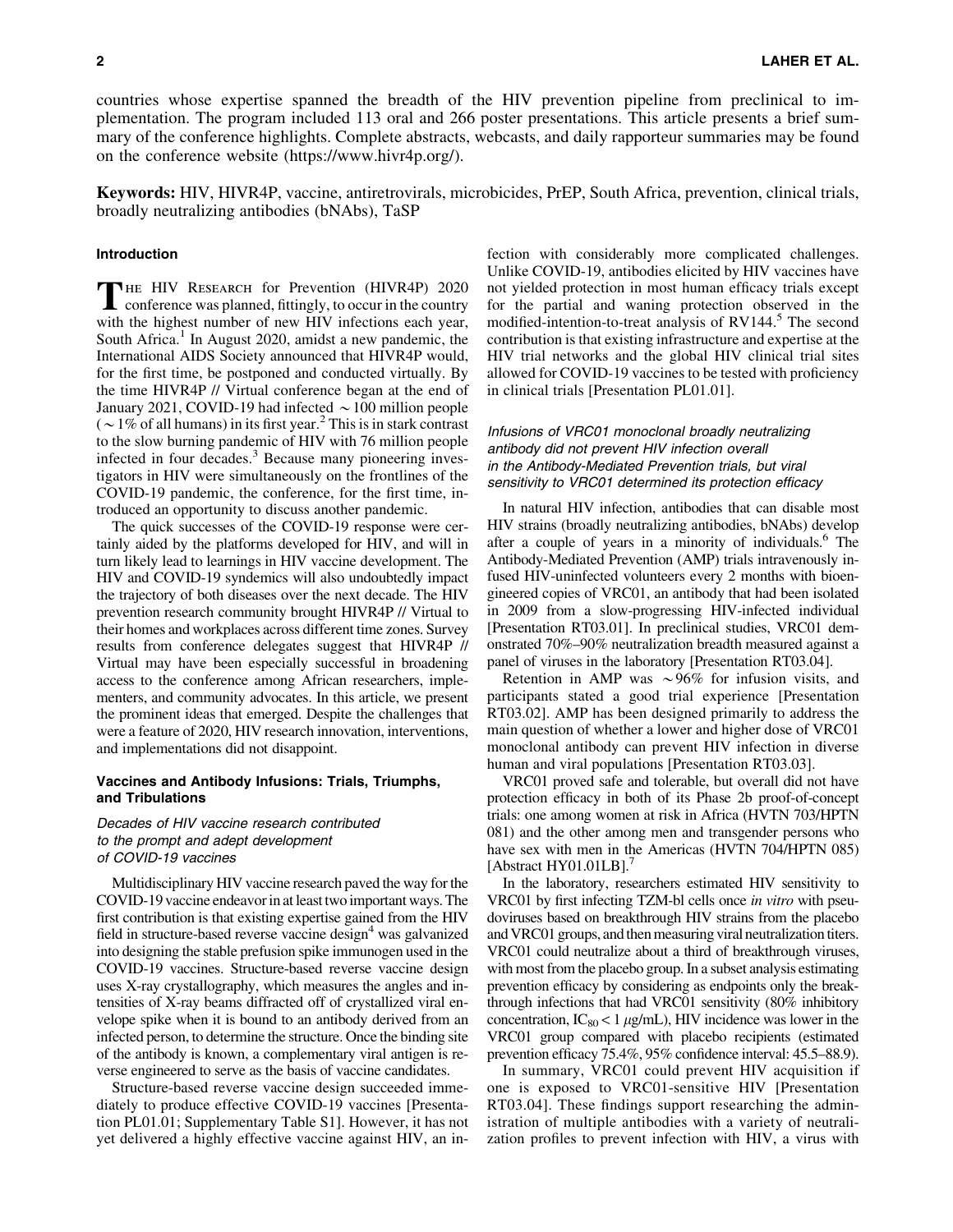#### HIVR4P // VIRTUAL CONFERENCE 2021 3

unparalleled diversity. This is being approached through a bispecific antibody or combination of antibodies (e.g., 3BNC117 plus 10-1074) [Presentation RT01.02]. A further discovery from AMP was that the *in vitro* serum neutralization titer was a predictive marker for *in vivo* prevention efficacy, similar to findings from the nonhuman primate (NHP) studies. The neutralization assays could be used to calibrate similar studies in future [Presentation RT03.04].

Implications of the AMP studies were deliberated throughout the conference. The field still needs to discover an efficacious antibody/regimen. Next-generation antibodies are optimizing the route and frequency of administration (VRC07-532LS allows for subcutaneous administration and has a longer half-life) and diversifying binding locations (M4008\_N1 binds to the HIV-1 V3 crown region) [Abstract OA03]. $'$  There was also a presentation from an *in vitro* study about another consideration: how a naturally occurring antibody, IgA, could block the function of VRC01. Using samples from HIV-uninfected individuals, high levels of plasma IgA inhibited the function of some broadly neutralizing antibodies—VRC01, PGT121, VRC03, and 3BNC117—but not 10-1074 [Abstract OA01].<sup>7</sup>

Finally, because the VRC01 antibody did not prevent HIV acquisition overall, there are repercussions on the design of vaccines being developed to induce broadly neutralizing antibodies. Hypothetically, a vaccine aiming to induce only VRC01 like antibodies may be as nonefficacious as VRC01 itself.

Not to be discouraged, several strategies to improve the quality and function of vaccine-elicited VRC01 were presented at the conference. The first showed a vaccination strategy in the Vh1-2/LC mouse model to elicit VRC01-like antibodies able to neutralize the N276 glycan. This included a prime of naked or glycan-masked eOD-GT8 60-mer followed by gp120 cores with increasing glycan coverage and a final boost with BG505 trimer to increase breadth and potency [Abstract OA08.02].<sup>7</sup> Another intriguing strategy to boost B cell proliferation in germinal centers and activate B cells expressing desired unmutated VRC01-class heavy and light chains is the use of iv4/iv9 bispecific anti-idiotypic monoclonal Abs [Abstract OA08.05LB].

## Novel HIV vaccine candidates

Although much is still being learned about interactions between immune system components, and the maturation pathway from germline antibodies to broadly neutralizing antibodies are yet to be fully elucidated, current vaccine design is using systems vaccinology and bioinformatics to aid HIV vaccine design. A key challenge remains the rapidly evolving viral diversity.

Key vaccine strategies showcased at the conference are given in Table 1. Major themes in vaccine design were (1) harnessing messenger RNA to deliver HIV antigens, after the platform demonstrated successful emergency-use authorization for highly effective COVID-19 vaccination; (2) germline targeting, which is the induction of broadly neutralizing antibodies through vaccination, and (3) selective T cell vaccines that induce CD8 but not CD4 cells.

## Back to Basics: Measure, Design, Test, and Repeat

# Engineering next-generation antibodies for improved function

As made more apparent by the reported failure of VRC01 to effectively protect overall in the AMP trial,<sup>8</sup> next-generation broadly neutralizing antibodies with increased potency used in combination are likely to be the most promising way forward for the success of passive immunization strategies. However, it is encouraging that beyond this, there are approaches to improve the antibodies themselves. These do not only focus on neutralization but include Fc-mediated functions. Given the requirement for several broadly neutralizing antibodies to engage Fc receptors to provide optimal protection from HIV,  $9,10$  it was heartening to see groups grappling with the detailed Fc mechanisms and how to translate these into workable vaccine and passive immunization strategies.

With important implications for the AMP trial, Fc antibody variants of VRC01 and VRC07-523 with longer half-lives (M428L/N434S), typically used in clinical trials, showed differential distribution in the tissues of NHPs. This is despite these antibodies being clonally related and having the same Fc modifications. This may be a result of their differential Fc glycosylation profiles [Abstract OA01.01]. $\prime$  Similarly, Fc variants, that either enhance or deplete Fc receptor binding of the same parent antibodies, are also associated with unique cellular subsets. This suggests that not only will the mutations influence binding to Fc receptors as intended, but may also alter antibody localization and, therefore, availability in the mucosa.

Although it is clear that the Fc portion has impact on protection for broadly neutralizing antibodies through Fc effector function, it is emerging that it can also influence neutralization. To illustrate this, antibody subclass was shown to alter neutralization potency in an antibody lineage [Abstract OA08.01].<sup>7</sup> This suggests that subclass switching in concert with changes in the Fab portion may act as a mechanism of neutralization escape.

The association of Fc effector function with the RV144 vaccine efficacy and the formation of  $Fc\gamma R$  immune complexes is required for optimal Fc effector function elicitation.<sup>11</sup> Therefore, a computational method to predict levels required of different subclasses to achieve this was presented. In this model the biggest enhancement of function in RV144 was seen by increasing Fc receptor affinity for IgG1 antibodies, whereas enhancing binding to antigen had a limited effect on Fc receptor complex formation [Presentation SY01.05]. This gives the field insight into how to tune Fc effector function in a vaccine setting, likely through the elicitation of favorable Fc glycosylation.

In contrast, a study showing the success of single-chain variable fragments of broadly neutralizing antibodies used in combinations that do not have the Fc portion was reported [Abstract OA08.03].<sup>7</sup> Despite having a significantly reduced neutralization potency compared with the parent bNAbs, in combination these still showed remarkable potency and 100% breadth. These constructs have the added benefit of being cost-effective and suitable for adeno-associated virusvectored immunoprophylaxis given their small size, suggesting their promise for targeted passive immunizations in difficult-toreach tissues. However, the lack of Fc portion limits their potential targeted use only for prevention of HIV-1 acquisition.

#### Networking big data to inform vaccine design

The power of large and diverse data sets to examine multifaceted networks and accurately capture the complexity of the immune system was on full display. The interaction between different arms of the immune system is beginning to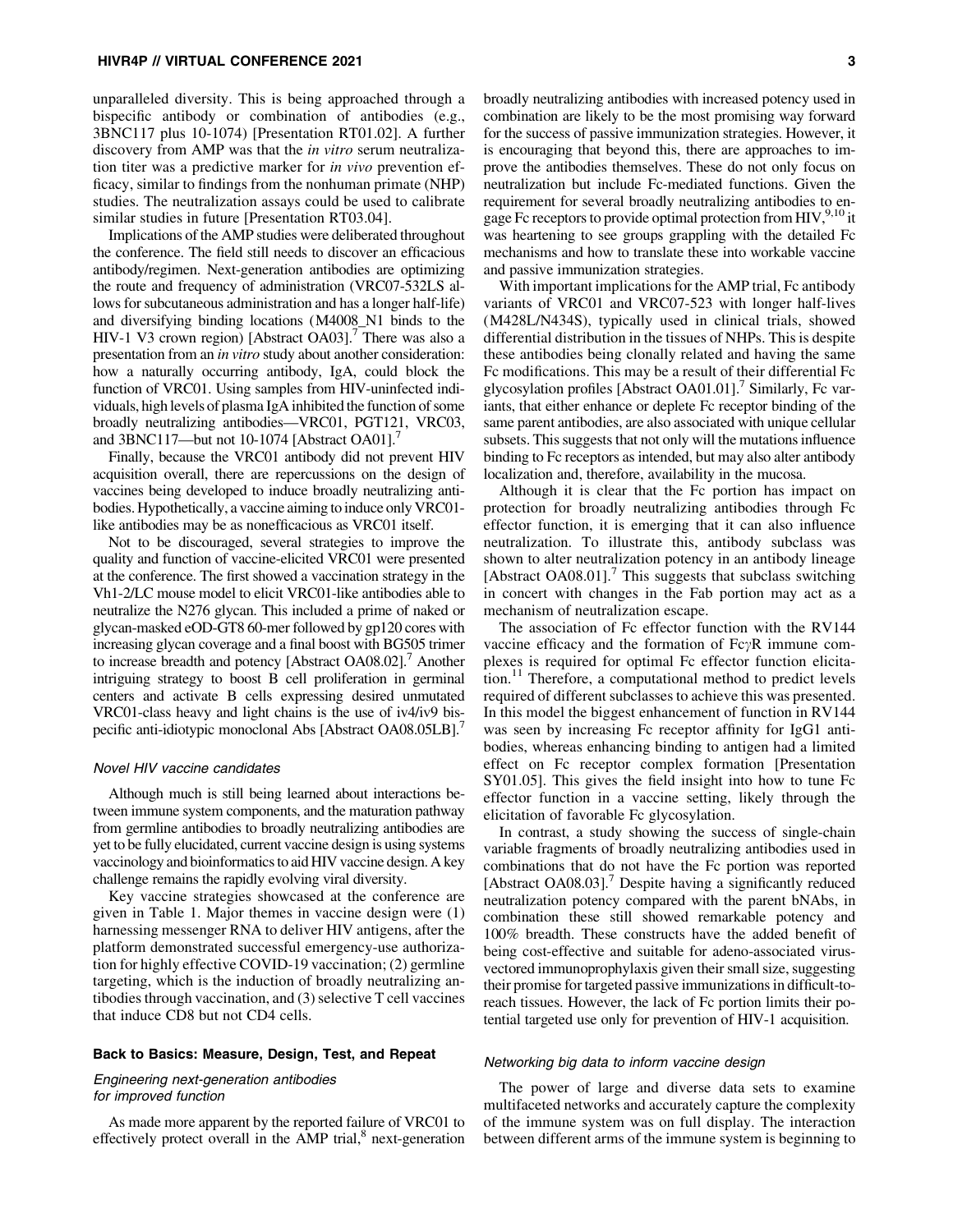| <i>Vaccine strategy</i>                                                                                     | Vaccine                                                                                                                                                  | Results [conference presentation/abstract]                                                                                                                                                                                                                                                                                                                                                                                                                                                                                                                                                   |
|-------------------------------------------------------------------------------------------------------------|----------------------------------------------------------------------------------------------------------------------------------------------------------|----------------------------------------------------------------------------------------------------------------------------------------------------------------------------------------------------------------------------------------------------------------------------------------------------------------------------------------------------------------------------------------------------------------------------------------------------------------------------------------------------------------------------------------------------------------------------------------------|
| Messenger RNA                                                                                               | HIVConsvM: mRNA lipid nanoparticle<br>encoding a tetravalent antigen from<br>conserved regions of HIV                                                    | In a preclinical model, polyfunctional T cell<br>responses were observed [Abstract<br>$OA12.03$ <sup>'</sup>                                                                                                                                                                                                                                                                                                                                                                                                                                                                                 |
| Viral vectors                                                                                               | Vesicular atomatitis virus containing HIV-1<br>Env chimeras with or without SIV gag in<br>absence of VSV-G and with or without the<br>Ebola glycoprotein | Provides protection in macaques against low-<br>dose cross-clade SHIVenv_SF162_P3<br>challenge [Abstract OA12.04LB]'                                                                                                                                                                                                                                                                                                                                                                                                                                                                         |
|                                                                                                             | MVAGD5: Modified Vaccinia Ankara<br>expressing clade C mosaic gag and Du151<br>envelope                                                                  | In animals, MVAGD5 elicited neutralizing<br>antibodies to Tier 1A and Tier 1B viruses but<br>not to Tier 2 [Abstract OA12.05]'                                                                                                                                                                                                                                                                                                                                                                                                                                                               |
|                                                                                                             | Cytomegalovirus vector                                                                                                                                   | Elicit effective early effector memory T cell<br>responses: MHC-E restricted CD8 cell<br>responses under viral genetic control. Phase 1<br>safety and immunogenicity trial for a spread<br>deficient ( $\Delta$ pp71) HCMV/HIV vector is<br>underway [Presentation SY09.03]                                                                                                                                                                                                                                                                                                                  |
| Protein subunit: native-<br>like envelope trimers<br>aiming to induce<br>broadly neutralizing<br>antibodies | ASO1B-adjuvanted eOD-GT8 60mer                                                                                                                           | IAVI G001, a Phase I trial of eOD-GT8 60mer,<br>demonstrated safety and tolerability, and that<br>97% of vaccine-recipients produced VRC01-<br>like antibodies [Presentation SY07.01]                                                                                                                                                                                                                                                                                                                                                                                                        |
|                                                                                                             | BG505 SOSIP.664, a Clade A gp140                                                                                                                         | The phase I clinical trial IAVI C101 is testing<br>adjuvanted BG505 SOSIP.664 gp140<br>[Presentation SY07.03]                                                                                                                                                                                                                                                                                                                                                                                                                                                                                |
|                                                                                                             | ConM and ConS envelope trimers                                                                                                                           | In EAVI 2020-01, IgG and neutralizing<br>antibodies were produced [Presentation]<br>SY07.04]                                                                                                                                                                                                                                                                                                                                                                                                                                                                                                 |
|                                                                                                             | ConMSOSIPv7, a Consensus M envelope<br>trimer                                                                                                            | ACTHIVE001 is enrolling [Presentation<br>SY07.05]                                                                                                                                                                                                                                                                                                                                                                                                                                                                                                                                            |
| Combinations                                                                                                | Clade C ALVAC plus clade C gp120<br>adjuvanted with MF59 versus aluminum<br>hydroxide versus no adjuvant                                                 | In HVTN 107, an early-phase trial, co-<br>administration of ALVAC+gp120+MF59<br>induced the highest antibody response rates<br>and magnitudes. Alum-adjuvanted gp120<br>plus ALVAC downregulated early serum<br>cytokine responses but MF59 induced<br>sustained elevated serum cytokine levels<br>[Abstract OA18.03]. <sup>7</sup> Alum-adjuvanted<br>gp120 administered in a prime/boost regimen<br>with ALVAC reduced early systemic serum<br>cytokine and chemokine responses to the<br>vaccine, while MF59 induced a diverse<br>immunomodulatory cytokine profile<br>[Abstract OA18.02] |
|                                                                                                             | Prime-boost Adenovirus 26 with synthetic<br>mosaic antigens plus trimeric gp140<br>adjuvanted with aluminum phosphate<br>DNA/SeV-CaV11                   | Efficacy trials HVTN 705 and HVTN 706<br>ongoing [Presentation SY09.01]                                                                                                                                                                                                                                                                                                                                                                                                                                                                                                                      |
|                                                                                                             |                                                                                                                                                          | In rhesus macaques, induced Gag/Vif-specific<br>CD8 but not CD4 T cells and protection<br>against repeated intrarectal low-dose<br>SIVmac239 challenge in 8 of 12 macaques<br>[Abstract OA09.02]                                                                                                                                                                                                                                                                                                                                                                                             |

Table 1. Novel HIV Vaccine Candidates

be unraveled with the advent of high-throughput technologies and the machine-learning techniques to understand the relationship between data. Certainly, this has been particularly powerful in understanding responses postvaccination [Presentations SY08.04 and SY01.03].

In particular, relationships between innate, adaptive, demographic, and microbiome responses were used to define responders and nonresponders in two different HIV vaccine trials [Presentation SY01.01]. Genes, associated with bacterial diversity before vaccination, were correlated with the development of neutralizing antibodies and were found to be biomarkers of responders in the second trial. This provides the opportunity to define nonresponders and potentially alter dosage to result in a desired vaccine response.

The ability of vaccines to train innate cells, including monocytes, dendritic cells, and neutrophils, was also studied using these integrated methods in a modified vaccinia virus Ankara vaccine regimen in NHPs [Presentation SY01.03]. Responses were dependent on the vaccine schedule and the route of administration, and innate immune cells were phenotypically more mature/activated suggesting they were more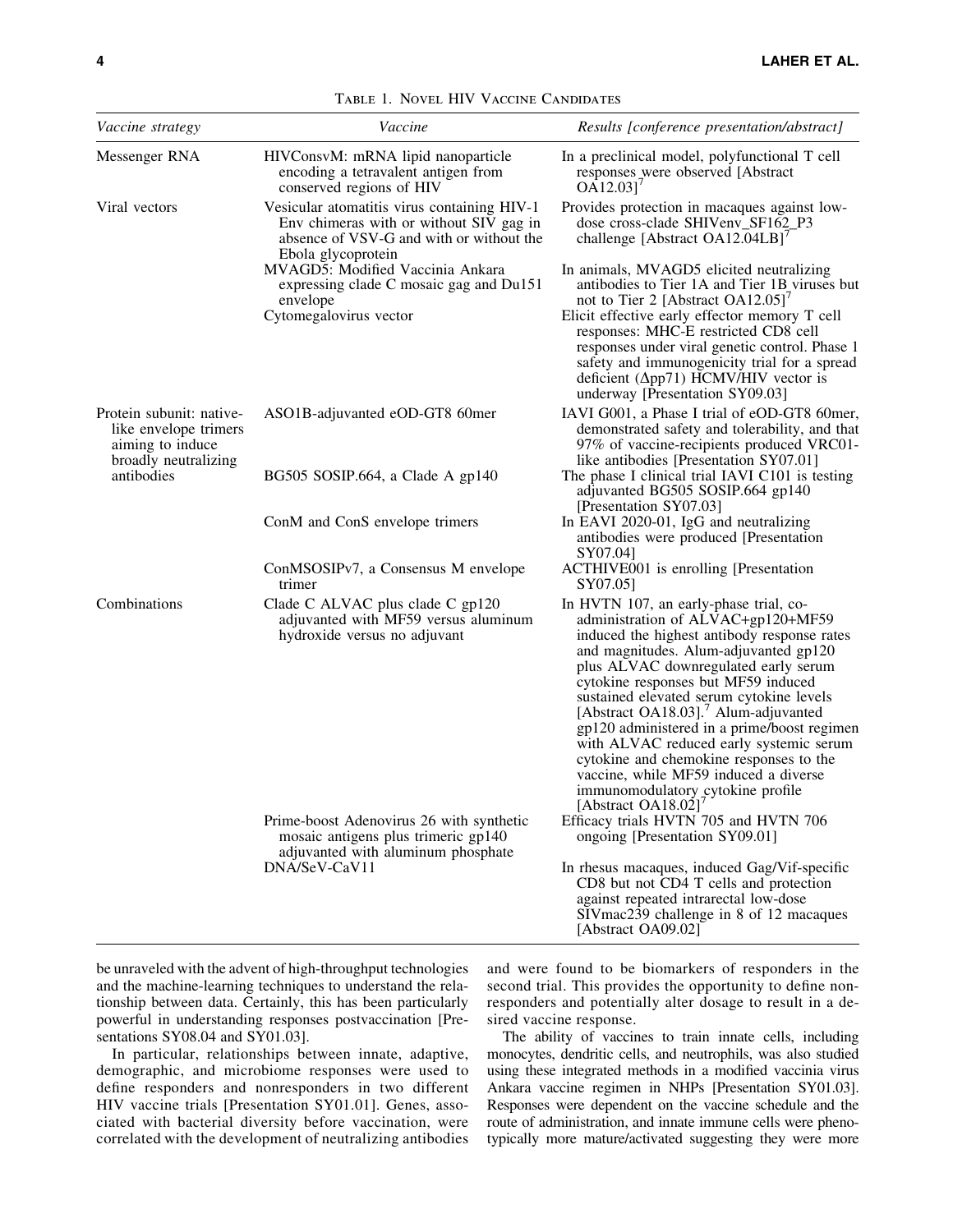#### HIVR4P // VIRTUAL CONFERENCE 2021 5

equipped to respond to revaccination. The unappreciated role of natural killer cells in the response to bacille Calmette-Guerin vaccination in infants and revaccination in adolescents, also highlighted the cross-talk of the innate and adaptive immune response and the strength of integrated studies [Presentation SY03.2].

In addition, the detailed analysis of the antibody response to immunization of NHPs with NFL trimer required the examination of large data sets to understand the expansion of 180 clonotypic lineages. Completed by combining single B cell sequencing of antibody heavy chains with highthroughput bulk repertoire sequencing and antibody lineage tracing analysis, this study highlighted that achieving high levels of somatic hypermutation with repeated boosting leads to functional antibody improvements, even in minimally expanded lineages [Presentation SY08.02].

#### T cells in COVID-19 and HIV

Although the role of T cells in HIV dysregulation is well described, studies expanded on their role as HIV therapeutic intervention, function in tissues as well as their somewhat diminished response in severe COVID-19 infection.

Despite T cells being the major target of HIV infection, a study made use of novel chimeric antigen receptor T cells transduced with 4-1BB and CD28 domains and further engineered to protect them from HIV infection that were then shown to prevent CD4 depletion [Abstract OA20.02].<sup>7</sup> In the hunt for reliable T cell markers, T follicular regulatory cells are difficult to separate from T follicular helper cells and a study presented novel biomarkers (DPP4 and FCRL3) of cells from lymph nodes as well as PBMCs [Presentation SY06.01]. This opened up the possibility of a more mechanistic study of these cells.

Similarly, although the  $CD8<sup>+</sup>$  T cell role in HIV infection is well understood, it was reported that most HIV-specific CD8<sup>+</sup> T cells in tissues display tissue-resident memory-like phenotypes and those found in the lymph node from elite controllers, in which they are increased, efficiently suppress HIV [Presentation SY08.03]. Their low presence in the cervix in precancerous conditions may also suppress the cell-mediated immune response to HIV [Abstract OA20.04].<sup>7</sup>

In vaccination, the cellular mucosal responses including alterations to  $CD4^+$  T cells elicited by additional late boosts to the RV144 ALVAC-HIV/AIDSVAX B/E prime/boost intramuscular vaccine regimen (RV306) were discussed [Abstract OA22.02].<sup>7</sup> These late boosts induced increases in alpha-4 beta-7 integrin expression on CD4 T cells indicative of homing to tissues as well as increases in viral-specific Th17 cells and IgA plasmablasts. This compartmentalization of the quantity and quality of the immune response upon vaccine administration between the periphery and mucosa is imperative to understand for future vaccine regimens.

In a much-anticipated illustration of how HIV research infrastructure enabled quick translation to COVID-19, immunological memory that included antibodies, B cells, and T cells was shown to extend to at least 8 months post-SARS-CoV-2 infection. Type 1 and 3 interferon (IFN) responses were very much delayed in severe infection leading to a particularly stunted T cell response. Despite this, 50% and 95% of infected individuals had detectable SARS-CoV-2 specific  $CD8<sup>+</sup>$  and  $CD4<sup>+</sup>$  T cells, respectively, at 8 months postinfection [Presentation SY08.01]. Of importance, receptor binding domain antibodies were not predictive of the T cell response, suggesting that serology tests would not be able to reflect T cell function. T cells targeted almost 1,000 different epitopes with M, N, and spike proteins only accounted for  $11\% - 27\%$  of CD4<sup>+</sup> responses, further corroborating that antibody targets are not immunodominant for T cells [Presentation SY08.05].

## Transmission at the mucosa

Clearly, understanding the site and the mechanism of the initial viral transmission in different population groups is imperative to the advent of new catered prevention strategies, and was therefore a major theme of discussion at the conference.

One such population group is neonates and infants. The importance of not taking our eyes off of preventing motherto-child HIV transmission was highlighted as a remaining concern of clinical significance. There is a need to utilize many of the prevention strategies already in place for adults to further curb the spread of HIV in infants. Broadly neutralizing antibodies passively administered within 24 h after birth in NHPs successfully eliminated simian-human immunodeficiency virus (SHIV) viral reservoirs [Presentation PL02.01]. There is also progress toward harnessing the dynamics of early-life immunity to elicit neutralizing antibodies by vaccination in infants.

Impressively, immunization of infant NHPs with BG505- SOSIP trimers showed the development of neutralization. A similar vaccination strategy in human infants, HVTN135 is planned using the HIV envelope immunogen, CH505. There are also significant differences in disease progression between neonates and infant NHPs, with T cell response being largely nonexistent in newborns, who failed to mount any significant antiviral responses, rapidly developing pathogenesis  $[A\text{bstructor OA20.03}]^7$  indicating the need to continue to probe the immune system at these different stages of life.

Risk factors for infection and the profile of cells initially infected were also in the spotlight. After 48 h, Th17 were some of the earliest cells infected in NHPs following rectal challenge [Abstract OA22.03].<sup>7</sup> Surprising was the predominance of HIV infection in the heart, currently under investigation. Genital epithelial cells were shown to differentially transcytose X4 and R5 HIV-1 viruses linked to the regulation of their respective receptors and type 1 IFN responses [Abstract  $OA22.01$ <sup> $\prime$ </sup> underscoring the potential to manipulate this for prevention. Risk of infection was associated with the luteal phase of menstruation in NHPs  $[Abstract OA22.04]$ and the increased density of HIV target cells in foreskin tissue after sex likely as a result of coating of the penis with IL-8 rich cervicovaginal secretion [Abstract OA22.05].<sup>7</sup>

Poor disease progression was noted in men who have sex with men and individuals with STIs who showed the transmission of the highest number of transmitted/founder viruses and efficient cell-to-cell spread. Lactic acid, a metabolite produced by beneficial Lactobacillus species in the female genital tract, was likely to aid in preventing HIV infection through its anti-inflammatory and epithelial barrier integrity enhancing properties *in vitro*<sup>12</sup> [Presentation SY06.04].

In addition to risk factors, the assessment of transmission pathways in communities is indispensable for guidance on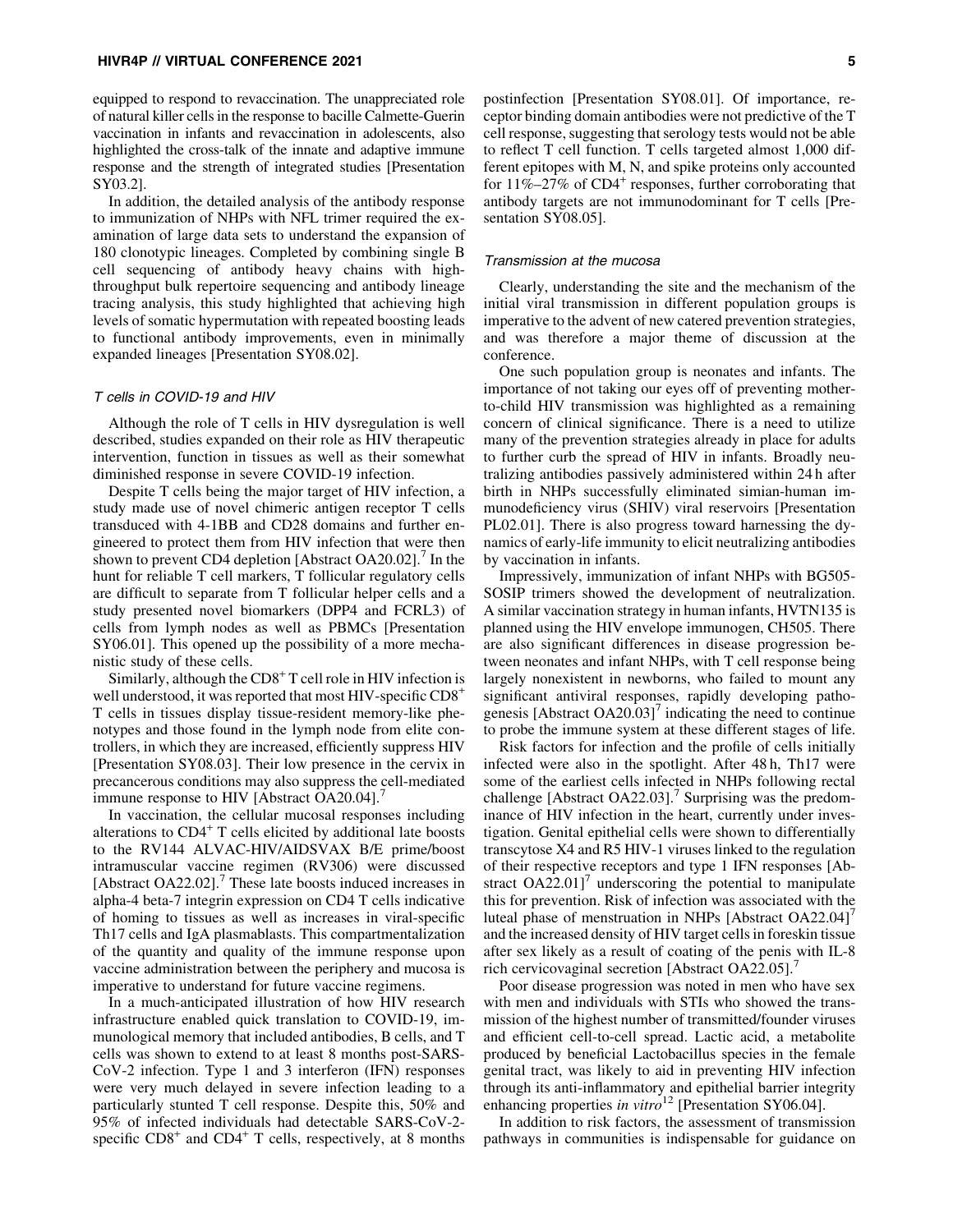where to focus prevention. HIV transmission is primarily within the bounds of communities known to each other. Men between the ages of 25 and 35 years transmit HIV four times more than women within transmission clusters [Presentation PL03.01]. Likely as a result of higher viral load, most HIV transmissions are driven by recently infected individuals with  $\sim$  40% transmission occurring within the first year after infection.

## Understanding viral latency to cure HIV

As the old adage goes, prevention is likely better than cure, but with  $\sim$  40 million infections worldwide the cure of HIV is an important goal. Interventions to kill already infected cells included a combination of neutralizing and non-neutralizing antibodies that was found to be effective in the clearance of reactivated cells latently infected with neutralizationresistant viruses through antibody-dependent cellular cytotoxicity (ADCC) [Abstract OA14.01].<sup>7</sup> Elimination of infected cells through this same cytotoxic mechanism could be achieved by novel Ab-like molecules fused to domains 1 and 2 of soluble CD4, enabling the opening of the trimer. This allows for potent ADCC-mediating antibodies to target sites previously inaccessible to them [Abstract OA01.05LB].<sup>7</sup>

Mechanisms of HIV latency, including the role of  $CD8<sup>+</sup> T$ cells and noncytolytic mechanisms that appear to maintain the latent reservoir in  $CD4^+$  T cells, may affect the effectiveness of interventions using latency reversing agents [Abstract OA14.02].<sup>7</sup> In addition, cell-to-cell transmission may promote HIV latency but may be targeted by sphingosine-1-phosphate (S1P), which reduces total and integrated HIV-1 DNA in  $CD4^+$  T cells and reduces the proliferative state in these cells [Abstract OA14.04]. $^{7}$ 

#### Antiretrovirals: Where Do We Stand?

#### New technologies to close-in on the moving target

Winnie Byanyima [Presentation PL01.02] reflected that although there was encouraging progress toward reducing HIV-related mortality, we have missed the 2020 HIV targets.<sup>13</sup> COVID-19 has highlighted the fragility of the HIV response, emphasizing the need for increasing efforts to reach the 2030 targets. Although scientific progress has been phenomenal, Byanyima highlighted inequality as one of the major challenges in achieving our goals; specifically, the most vulnerable populations need affordable access for scientific innovations to be made meaningful.

The ambitious new UNAIDS target is for 95% of people at risk of HIV acquisition using combination prevention by  $2025.<sup>14</sup>$  With the targets for favorable societal environments met, 430,000 HIV-related deaths will be averted and 2.6 million new infections will be prevented. Strengthening the provision of HIV prevention, and reducing stigma and discrimination will put us on the path to End AIDS by 2030.

Four large Treatment as Prevention (TaSP) studies found that Universal Test and Treat has had a modest impact on incidence [Presentation PL04.01]. This may, in part, be owing to studies not being powered to detect moderate reductions in HIV risk. In addition, the models were not age stratified, which is important, because sexual activity is higher in younger ages and antiretroviral therapy (ART) coverage is higher in older ages. These findings

6 LAHER ET AL.

highlight the importance of targeted efforts to increase HIV testing and linkage to care, and support retention in care to promote viral suppression.

Accordingly, there were a number of new technologies with promising findings. Sinead Delaney-Moretlwe [Presentation PL02.03] summarized preexposure prophylaxis (PrEP) options currently in the research pipeline. Important considerations include the following: what the users want, cost, coverage, and clinic access as well as what drug and delivery mechanisms are available.

Trials among cisgender women and pregnant women using daily oral emtricitabine/tenofovir alafenamide fumarate are in the pipeline, as well as a phase I trial using a topical TAF insert combined with elvitegravir. Long-acting cabotegravir (CAB LA) has been shown to be safe and effective in cisgender men, transgender women, and cisgender women in the HPTN 083 and HPTN 084 trials and gives an adherence advantage with the 8-weekly injections. After a single intramuscular injection, CAB LA was well tolerated and was detected in all tissues relevant to HIV acquisition, demonstrating that long-acting CAB may be an effective single PrEP agent [Abstract OA04.03].<sup>7</sup>

In a study investigating the relative efficacy of daily oral tenofovir disoproxil fumarate/emtricitabine (TDF/FTC) and CAB LA, CAB LA was superior to TDF/FTC [Abstract  $HY01.02LB$ ].<sup>7</sup> Women in the CAB LA group had an  $89\%$ lower risk of infection where weekly CAB injections likely had adherence advantage over daily oral TDF/FTC. CAB is also being developed for use in implants and microarray patches (MAP) with positive results from preclinical studies.

Although participants preferred the smallest possible size MAP for ease of use and being discrete, some participants said they would accept larger patches with longer duration, between 1 and 3 months [Abstract OA04.01].<sup>7</sup> The benefits of using the MAP included reduced clinic visits, increased agency, reduced stigma, and reduced burden on the health care system. Alexandra Minnis [Abstract  $OA06.04$ ]<sup>7</sup> evaluated the acceptability of multipurpose prevention technologies by heterosexual couples. In general, women wanted to involve their partners in their decision. Most preferred oral tablets that needed to be taken for a longer duration of about a month. The study underscored the need for a diverse mix of choices to accommodate couples' needs.

An 8-week CAB reservoir implant in rhesus macaques found that the CAB implant demonstrated highly reproducible findings, an excellent safety profile, and no leakage [Abstract OA04.04].<sup>7</sup> High pharmacokinetic (PK) levels were detected for up to 16 weeks and no adverse events at either 4 weeks or 3 months.

Islatravir has high potency to inhibit the reverse transcriptase to suppress HIV-1 and drug-resistant variant replication and has a 190-hour (1 week) half-life after oral administration, making it a long-acting oral agent. Sharon Hillier's [Abstract  $OA04.05LB'$  PK results showed that the lowest dose of Islatravir that provided full protection to rectally challenged macaques and full antiviral efficacy in humans living with HIV. Islatravir trough concentrations for 60 and 120 mg doses were above the prespecified PK thresholds  $(0.5 \text{ pmol}/10^6)$ PBMCs), demonstrating that there is leeway for missed doses.

Finally, Ivana Massud [Abstract  $OA04.02$ ]<sup> $\prime$ </sup> shared findings on the safety and efficacy of long-acting polycaprolactone PrEP against vaginal SHIV in six pigtail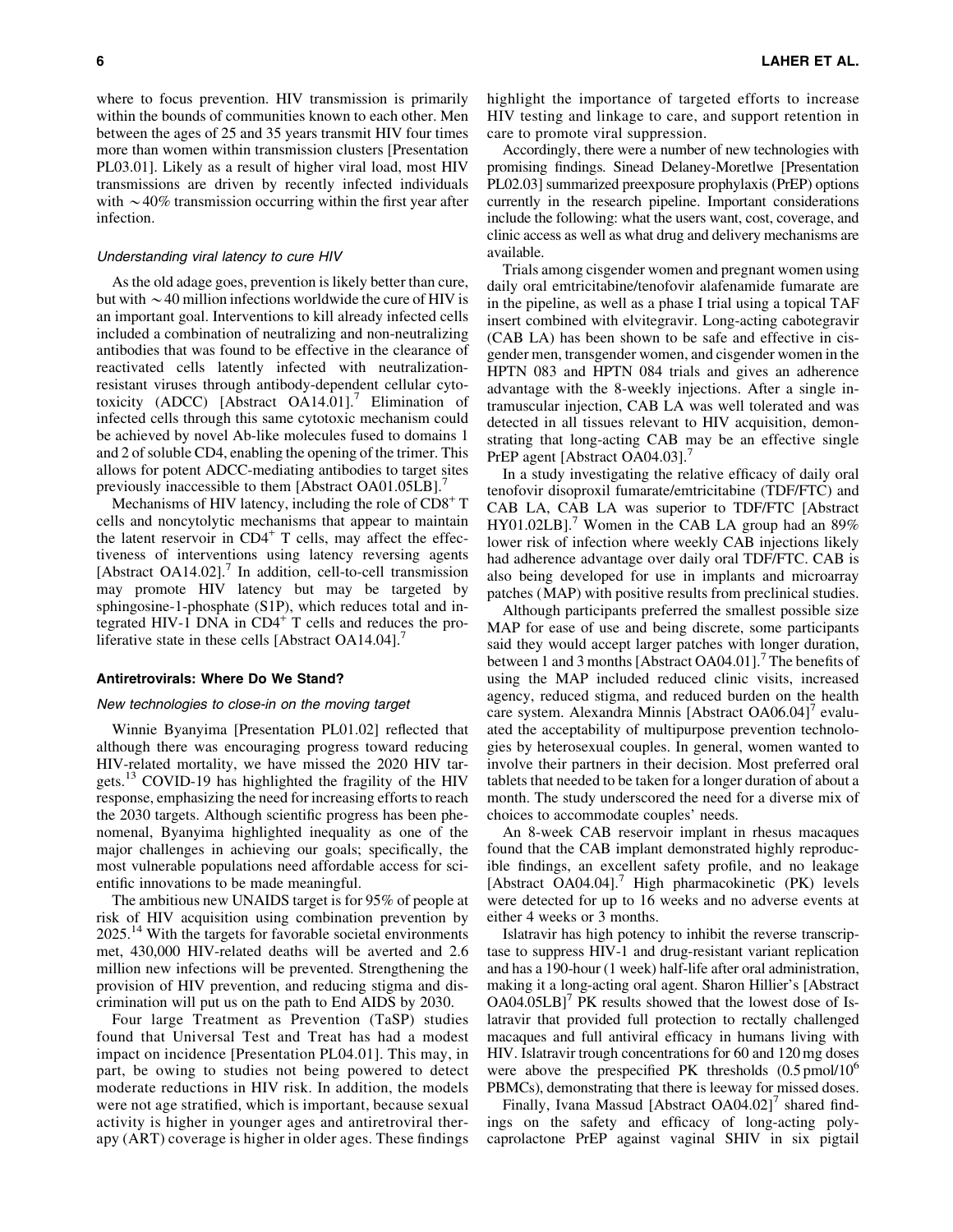macaques versus eight controls. Seven of the controls were infected after a median of four challenges. All six macaques in the treatment condition remained uninfected after 6 weeks and until the 4-month follow-up. An *ex vivo* pharmacological profile of tenofovir (TFV) and TAF in human foreskin tissue found greater potency of TAF than TFV against penile HIV transmission.

# Mucosal immunology, microbiology, and HIV susceptibility

Eric Armstrong [Abstract  $OA19.01$ ]<sup>7</sup> reported data from participants receiving treatment during the phase 2b randomized placebo-controlled trial of LACTIN-V (Lactobacillus crispatus CTV-05). Treatment with LACTIN-V reduced recurrence of bacterial vaginosis and increased L. crispatus CTV-05 colonization. LACTIN-V may represent a novel strategy to reduce HIV risk among women. When inserted vaginally, a silk fibroin platform encapsulating HIV inhibitors, including lectin Griffithsin (Grft), readily dissolved and released Grft [Abstract OA19.04LB].<sup>7</sup> Tissue biopsies were fully protected against *ex vivo* SHIV infection. Focus groups with men and women indicated a preference for silk inserts over oral PrEP because it allows for spontaneous protection in a more attractive, relatable packaging.

Participants reported rectal delivery of dapivirine (DPV) gel through a vaginal applicator and coital stimulation device were easy to use [Abstract OA16.03].<sup>7</sup> Rectal application of DPV 0.05% gel was both safe and acceptable to HIV negative male and female adults and PK results showed detectable median DPV levels in both plasma and rectal fluid [Abstract  $OA16.05$ ].

## PrEP is here: Considerations to achieve continued use

AVAC's Global PrEP Tracker [Abstract OA11.01] $'$  indicates that PrEP initiations have increased sixfold from 102,446 in 2016 to 651,586 in 2020. Annual growth, however, has slowed, with total PrEP initiations globally (928,750) falling short of UNAIDs' target of 3 million. This slower than anticipated uptake  $[Abstract OA11.03]$ <sup>7</sup> and retention  $[Abstract$  $OA11.04$ <sup>7</sup> indicates a need for investment in demandgeneration based on user preferences [Abstract OA11.02]<sup>7</sup>. Integrated STI and PrEP services with asymptomatic testing among PrEP users may be beneficial [Abstract OA16.01].<sup>7</sup>

#### Reframing adherence

WHO estimates 50% adherence to long-term medication, with high health and economic cost of nonadherence [Presentation SY05.01]. Adherence rates vary between patients and within the same patients over time and across treatments, and nonadherence may be a norm, not an exception. Because subjective measures of adherence are less reliable, there may be benefits to pharmacological adherence assessment, including pharmacy refill data, automatic compilation of dosing history data, electronic monitoring, and ingested sensor devices [Presentation SY05.04].

Gcobisa Madlolo [Presentation SY05.02] (recipient of Omolulu Falobi award 2018) presented the perspective of a PrEP user who revealed that it was not easy to start on PrEP. She eased into the PrEP journey by finding a PrEP ''buddy'' for motivation, used phone reminders and adherence cards.

Moreover, improving knowledge, decreasing the cost of obtaining PrEP, addressing stigma and encouraging social support can support adherence [Presentations SY05.02 and SY05.03].

## Achieving the unfulfilled promise of prevention of mother-to-child transmission

Philippa Musoke [Presentation SY02.01] presented the progress toward the elimination of mother to child transmission (MTCT), defined as <20,000 infant infections by 2020 and elimination by 2030. Although elimination of MTCT is feasible and some countries are well on their way, this goal requires >90% of mothers with HIV to be on treatment.

In South Africa, the national lockdown had seen a significant reduction in clinic headcount under the age of 5 years, indicating a need for community strategies to encourage continued antenatal care and ART uptake and adherence during pregnancy [Presentation SY02.03]. Multilateral engagement with community leaders, state policymakers, and those who use health care services can offer strategic opportunities to address access inequality [Presentation SY02.03]. Finally, passive antibody prevention in HIVexposed infants demonstrates that the approach is acceptable, no safety concerns are apparent, and is likely to be costeffective [Presentation SY02.04].

# Addressing the Global HIV Pandemic Through Social Science, Implementation, and Advocacy Efforts

Presentations in the areas of implementation, social science, and advocacy advanced the discussion of how we situate our work in the context of successes and challenges in addressing the global HIV pandemic; how we understand the barriers and facilitators of getting broad and sustained uptake of HIV prevention and treatment services; and how we address these challenges in light of intersectional identities and the need for tailored service provision.

The presentations touching on this area acknowledged the importance of context in determining the success of prevention at the population level; the heterogeneity of resources, risks, and access to prevention tools; the corresponding need for a robust set of PrEP formulations and approaches; the need to include the diverse perspectives and people in the formulation and testing of prevention approaches; and the ongoing barriers, including stigma and COVID-19, to realizing the promise of prevention at the population level.

#### Global successes, opportunities, and contexts

Plenary presentations set the stage broadly by celebrating our collective successes in reducing new HIV infections, increasing coverage of ART for people living with HIV, and growing PrEP programs. But many of those same presentations acknowledged that even with declining new infections and increasing treatment, we are still not on the trajectory to meet global prevention targets.

Winnie Byanyima started the conference [Presentation PL01.02] with a passionate call for us to celebrate the milestone of the lowest HIV-related annual deaths since 1989 while acknowledging that we are failing in our response. She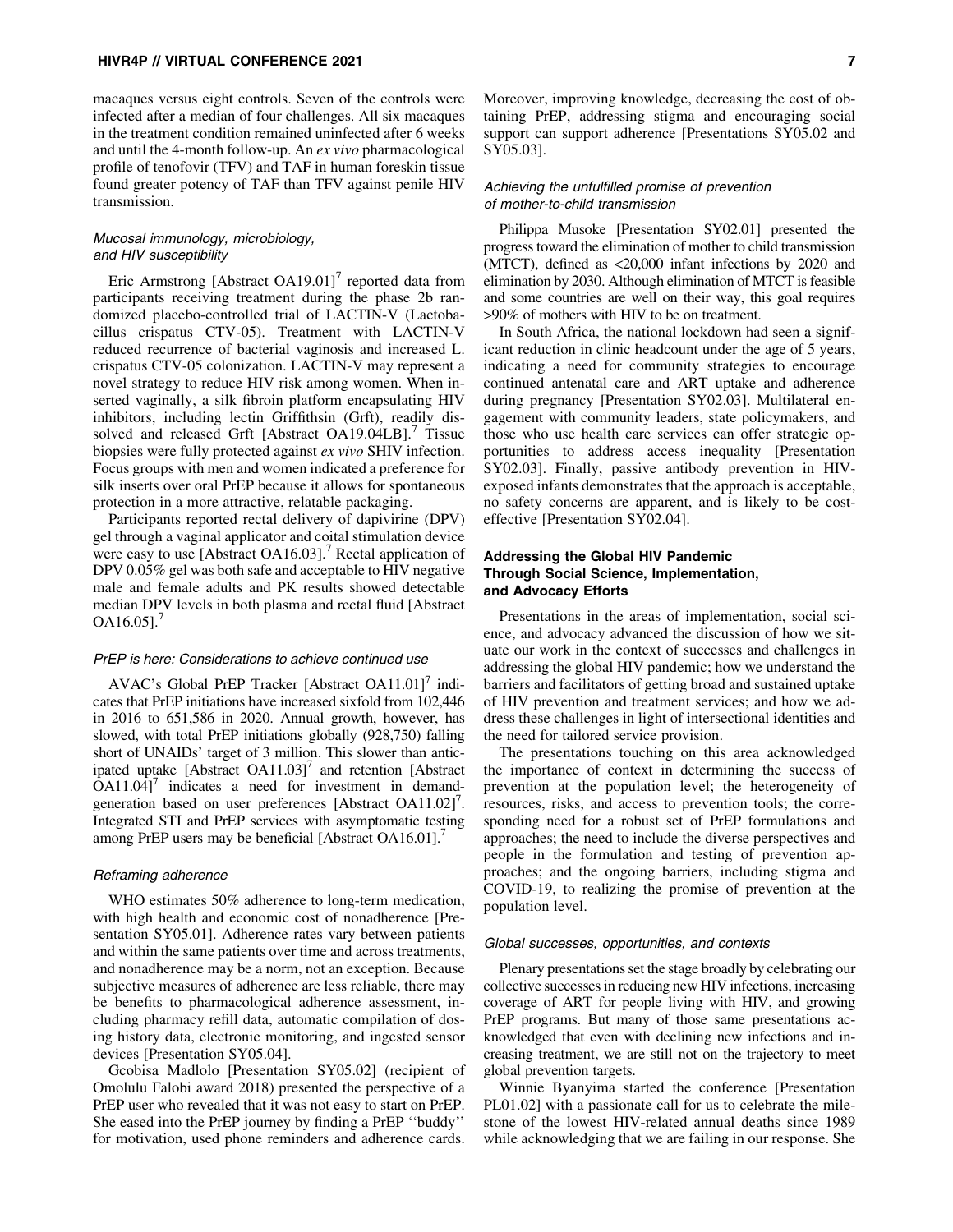encouraged us to see the global epidemic through an ''inequality lens'': although there are broad successes in reducing HIV transmissions in some settings, like Eswatini, Thailand, Vietnam, and among gay men in London, in many other places the conditions that permit such progress—access to health care without discrimination and significant funding for HIV prevention are lacking.

What shapes the differences in contexts that give rise to varying success in prevention programs, and how can we promote contexts that favor prevention successes? The answer, Dr. Byanyima suggested, was ''science and rights.'' Even within the set of prevention tools, there can be differences in intervention coverage. For example, an analysis of data from 38 countries [Abstract  $OA02.03$ ]' illustrated variation in progress of national programs toward UNAIDS HIV elimination targets. For annual HIV testing, the coverage was relatively high in many countries in the South of Africa, but was lower in central and Western Africa. For condom use indicators, coverage was uniformly low. Most significantly, the trend models suggested that no African country evaluated was on a trajectory to meet UNAIDS 2030 targets for either HIV testing or condom use.

# Heterogeneity of resources, risks and access

A major theme of the presentations related to the heterogeneity of resources, risks, and access to prevention tools. Some prevention tools, like a testing platform [Abstract  $OA02.01$ <sup> $\prime$ </sup> to distinguish new HIV diagnoses into recent and nonrecent infections, offer insights that could be used to target prevention resources toward groups where infections have occurred in the prior year (in North Carolina, among younger people), are not in general use. Risks for HIV infection are also still heterogeneous: the high HIV infection risks of female sex workers [Abstract OA02.04], $\prime$  cisgender men transgender women who have sex with men [Abstract  $OA02.05LB$ ],<sup>7</sup> and people living in HIV core transmission areas [Abstract OA02.02]<sup>7</sup> are high.

Limitations in access to HIV prevention tools was described along two axes: first, the need for more options and choices for HIV prevention, especially noted as a need for young women [Presentation PL04.03], and second, with respect to long distance to clinics as a barrier [Abstract  $OA07.02$ ].

## Need for robust PrEP tools and programs for service provision

These diverse needs and limitations to access were reflected in calls for a more robust set of choices for PrEP formulations and approaches. Data from >600 men who have sex with men (MSM) in the United States described awareness of and interest in event-driven PrEP (ED PrEP):  $\sim$  40% of survey respondents were aware of ED PrEP, and  $\sim$  1 in 5 expressed a preference for ED PrEP over daily use [Abstract OA07.03].<sup>7</sup> In terms of approaches, Wafaa El-Sadr reviewed multiple dimensions of choice, including efficacy, safety, convenience, access, privacy, duration of protection, types of protection, and costs [Presentation PL04.02]. For young women in Kenya and South Africa, monthly or bimonthly injections for PrEP were preferred.

The themes of heterogeneity and prevention choices highlight the need to include the diverse perspectives and people in the formulation and testing of prevention approaches. Presentations throughout the conference used different types of research designs to bring forward the reasons that people start, discontinue, or avoid PrEP. A presentation on PrEP ''journeys'' based on qualitative data to focus on decision-making, relational aspects of decisions to start PrEP, and mechanisms for resilience to mitigate mistrust, suspicion of gossip [Abstract OA07.02].

Another presentation emphasized that PrEP programs might assume that all potential PrEP users share a common goal of reducing the risk of HIV infection, whereas for adolescent girls and young women (AGYW), primary goals may be more aligned with relationship management [Presentation SY10.04]. In Thailand, the Tangerine Clinic provides prevention services in the context of a broader range of health services, including hormone services, for trans people [Presentation SY10.02]. In this same theme, recognizing multiple prevention and service needs of people who inject drugs (PWID) was discussed as a critical need [Presentation SY10.05].

#### Ongoing barriers to implementing prevention

Ongoing barriers to promoting PrEP and sustaining PrEP clients on therapy spoke to a deeper and more stubborn set of challenges. Stigma was discussed as a barrier to both HIV prevention efforts and to serving MSM living with HIV; the influence of stigma spans the globe and was specifically discussed in the United States and in Ghana [Presentation SY10.01]. Gossip about PrEP use was described as a threat to PrEP persistence in the Eastern Cape of South Africa; women who used PrEP and disclosed to multiple people were less vulnerable to the ill effects of gossip on the PrEP persistence [Abstract OA07.04].<sup>7</sup>

Gender-based violence and intimate partner violence were identified as factors that might discourage PrEP uptake and undermine PrEP persistence for AGYW [Abstract OA07.05LB].<sup>7</sup> Access to PrEP was an issue for some, especially in more rural areas [Abstract PE01.31].<sup>7</sup> COVID was also reported to play a role in lowering PrEP uptake and persistence through multiple mechanisms, including disruption of infectious disease clinical programs and inducing anxiety and other mental health issues that interfered with starting or maintaining PrEP.

#### Meaningful involvement of impacted populations

A cross-cutting issue was the involvement of impacted populations in research and implementation studies. One presentation highlighted the importance of improving the inclusion of key populations, including female sex workers, PWID, men who have sex with men, and trans people, in prevention research globally. PrEP research with PWID was noted to be an especially underrepresented area of work [Presentation SY10.05]. This might mean having the voices of AGYW in decision-making processes around health programs, or the provision of sustainable resources for AGYWled interventions and local responses.

Across populations with needs for HIV prevention services, the concepts of agency and autonomy were cited as determinants of successful, effective, and sustainable programs. Leadership by members of impacted populations in the development of research agendas and programs was